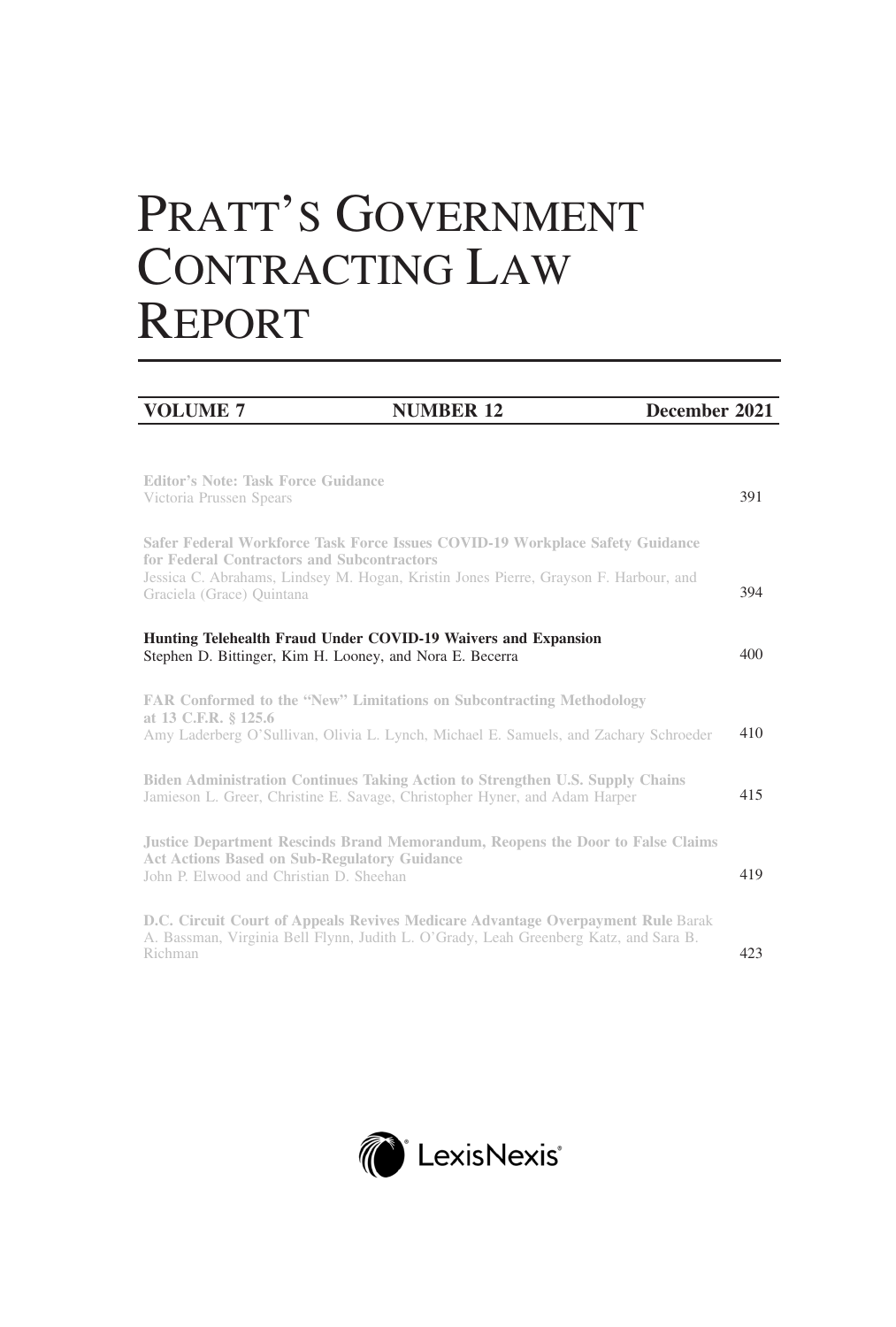#### **QUESTIONS ABOUT THIS PUBLICATION?**

| For questions about the <b>Editorial Content</b> appearing in these volumes or reprint permission,           |                  |  |
|--------------------------------------------------------------------------------------------------------------|------------------|--|
| please call:                                                                                                 |                  |  |
|                                                                                                              |                  |  |
|                                                                                                              |                  |  |
|                                                                                                              |                  |  |
| For assistance with replacement pages, shipments, billing or other customer service matters,<br>please call: |                  |  |
|                                                                                                              |                  |  |
|                                                                                                              |                  |  |
|                                                                                                              | $(800)$ 828-8341 |  |
| Customer Service Website http://www.lexisnexis.com/custserv/                                                 |                  |  |
| For information on other Matthew Bender publications, please call                                            |                  |  |
|                                                                                                              | $(800)$ 223-1940 |  |
| Outside the United States and Canada, please call                                                            | $(937)$ 247-0293 |  |

Library of Congress Card Number: ISBN: 978-1-6328-2705-0 (print) ISSN: 2688-7290

Cite this publication as:

[author name], [article title], [vol. no.] PRATT'S GOVERNMENT CONTRACTING LAW REPORT [page number] (LexisNexis A.S. Pratt).

Michelle E. Litteken, GAO Holds NASA Exceeded Its Discretion in Protest of FSS Task Order, 1 PRATT'S GOVERNMENT CONTRACTING LAW REPORT 30 (LexisNexis A.S. Pratt)

Because the section you are citing may be revised in a later release, you may wish to photocopy or print out the section for convenient future reference.

This publication is designed to provide authoritative information in regard to the subject matter covered. It is sold with the understanding that the publisher is not engaged in rendering legal, accounting, or other professional services. If legal advice or other expert assistance is required, the services of a competent professional should be sought.

LexisNexis and the Knowledge Burst logo are registered trademarks of RELX Inc. Matthew Bender, the Matthew Bender Flame Design, and A.S. Pratt are registered trademarks of Matthew Bender Properties Inc.

Copyright © 2021 Matthew Bender & Company, Inc., a member of LexisNexis. All Rights Reserved. Originally published in: 2015

No copyright is claimed by LexisNexis or Matthew Bender & Company, Inc., in the text of statutes, regulations, and excerpts from court opinions quoted within this work. Permission to copy material may be licensed for a fee from the Copyright Clearance Center, 222 Rosewood Drive, Danvers, Mass. 01923, telephone (978) 750-8400.

Editorial Office 230 Park Ave., 7th Floor, New York, NY 10169 (800) 543-6862 www.lexisnexis.com

MATTHEW**OBENDER**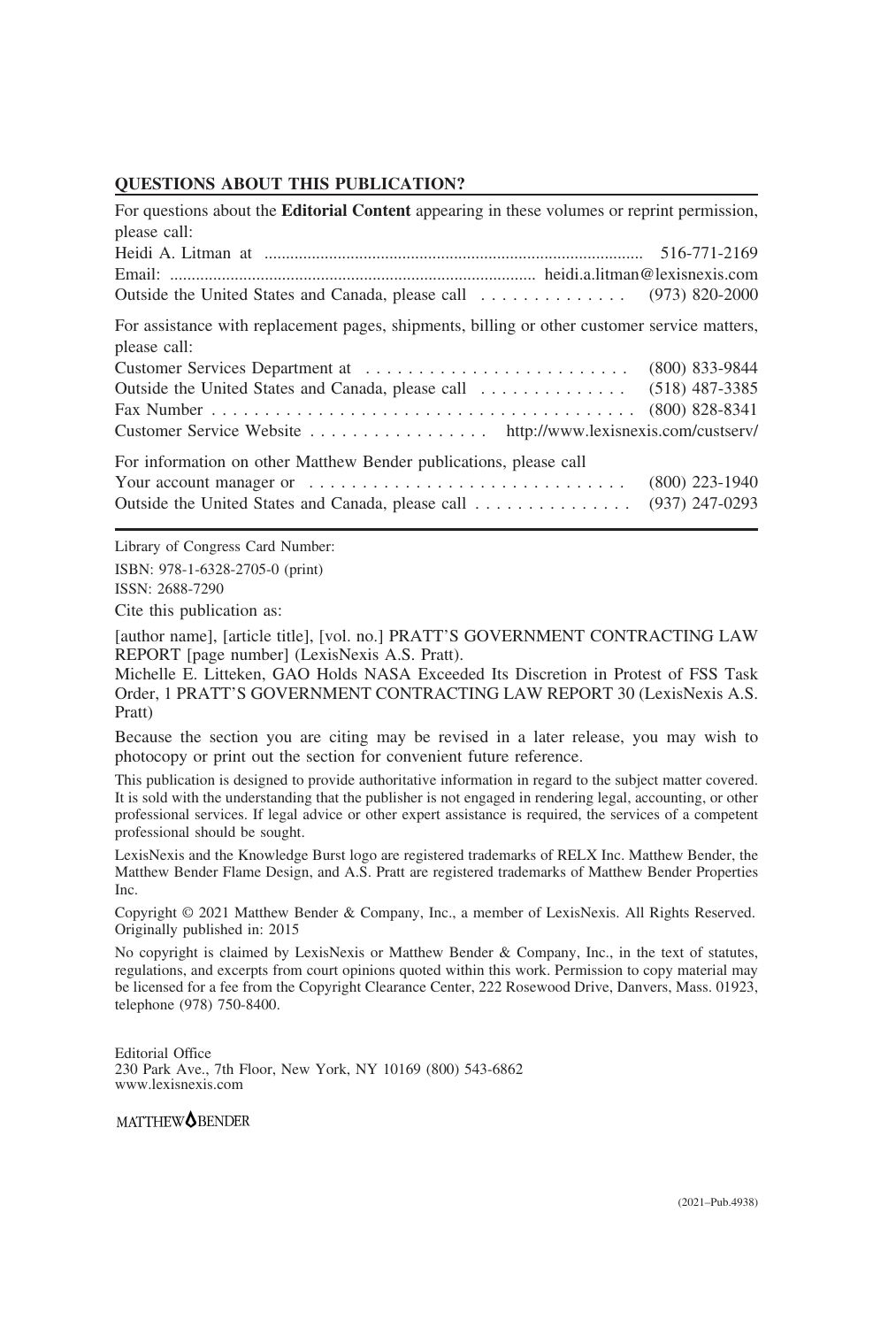## *Editor-in-Chief, Editor & Board of Editors*

**EDITOR-IN-CHIEF STEVEN A. MEYEROWITZ** *President, Meyerowitz Communications Inc.*

#### **EDITOR**

**VICTORIA PRUSSEN SPEARS** *Senior Vice President, Meyerowitz Communications Inc.*

> **BOARD OF EDITORS MARY BETH BOSCO** *Partner, Holland & Knight LLP*

**PABLO J. DAVIS** *Of Counsel, Dinsmore & Shohl LLP*

> **MERLE M. DELANCEY JR.** *Partner, Blank Rome LLP*

**J. ANDREW HOWARD** *Partner, Alston & Bird LLP*

**KYLE R. JEFCOAT** *Counsel, Latham & Watkins LLP*

**JOHN E. JENSEN** *Partner, Pillsbury Winthrop Shaw Pittman LLP*

> **DISMAS LOCARIA** *Partner, Venable LLP*

**MARCIA G. MADSEN** *Partner, Mayer Brown LLP*

**KEVIN P. MULLEN** *Partner, Morrison & Foerster LLP*

**VINCENT J. NAPOLEON** *Partner, Nixon Peabody LLP*

**STUART W. TURNER** *Counsel, Arnold & Porter*

**ERIC WHYTSELL** *Partner, Stinson Leonard Street LLP*

**WALTER A.I. WILSON** *Partner Of Counsel, Dinsmore & Shohl LLP*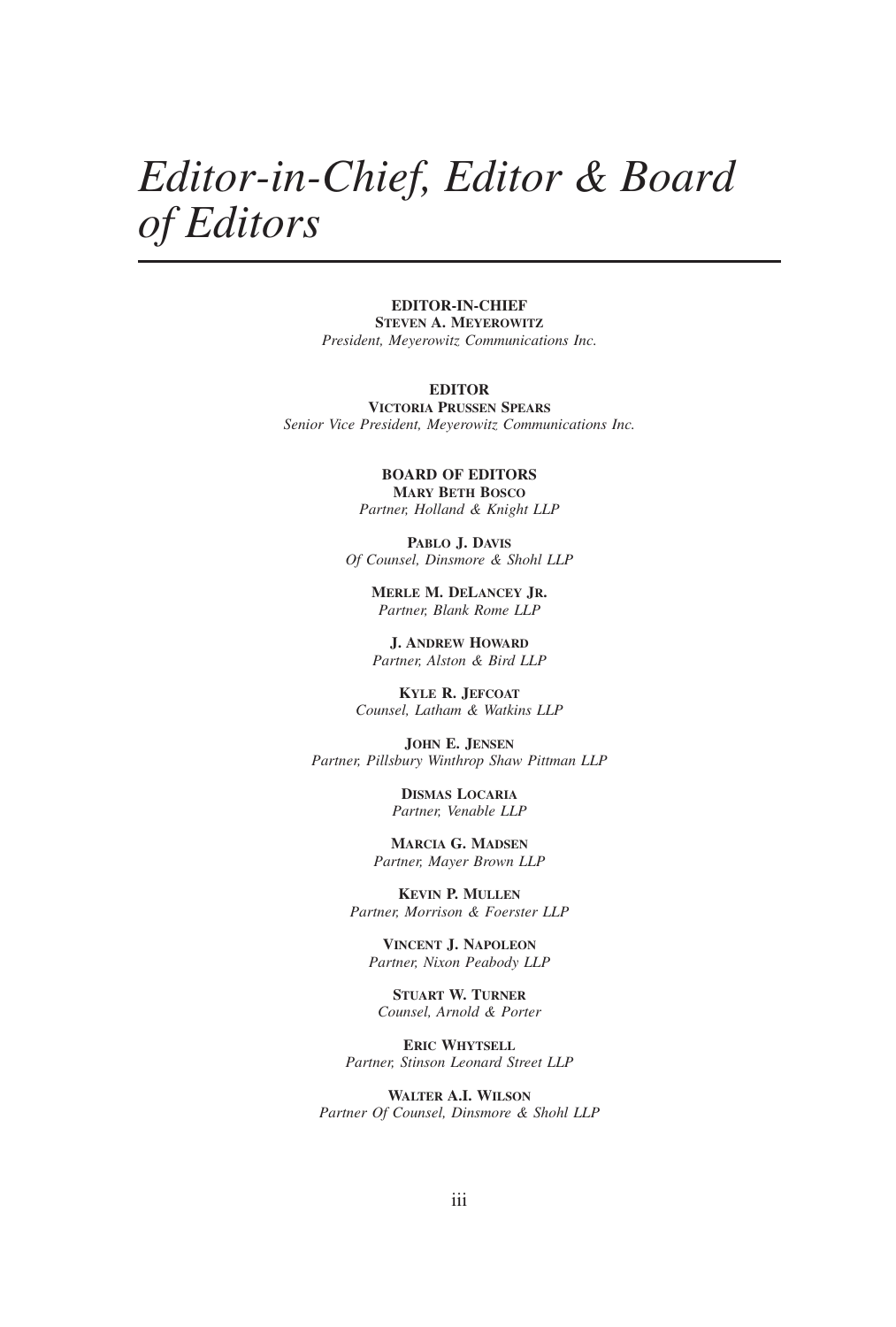*Pratt's Government Contracting Law Report* is published 12 times a year by Matthew Bender & Company, Inc. Copyright © 2021 Matthew Bender & Company, Inc., a member of LexisNexis. All Rights Reserved. No part of this journal may be reproduced in any form—by microfilm, xerography, or otherwise—or incorporated into any information retrieval system without the written permission of the copyright owner. For customer support, please contact LexisNexis Matthew Bender, 9443 Springboro Pike, Miamisburg, OH 45342 or call Customer Support at 1-800-833-9844. Direct any editorial inquiries and send any material for publication to Steven A. Meyerowitz, Editor-in-Chief, Meyerowitz Communications Inc., 26910 Grand Central Parkway Suite 18R, Floral Park, New York 11005, smeyerowitz@meyerowitzcommunications.com, 631.291.5541. Material for publication is welcomed—articles, decisions, or other items of interest to lawyers and law firms, in-house counsel, government lawyers, senior business executives, and anyone interested in privacy and cybersecurity related issues and legal developments. This publication is designed to be accurate and authoritative, but neither the publisher nor the authors are rendering legal, accounting, or other professional services in this publication. If legal or other expert advice is desired, retain the services of an appropriate professional. The articles and columns reflect only the present considerations and views of the authors and do not necessarily reflect those of the firms or organizations with which they are affiliated, any of the former or present clients of the authors or their firms or organizations, or the editors or publisher.

POSTMASTER: Send address changes to *Pratt's Government Contracting Law Report*, LexisNexis Matthew Bender, 230 Park Ave. 7th Floor, New York NY 10169.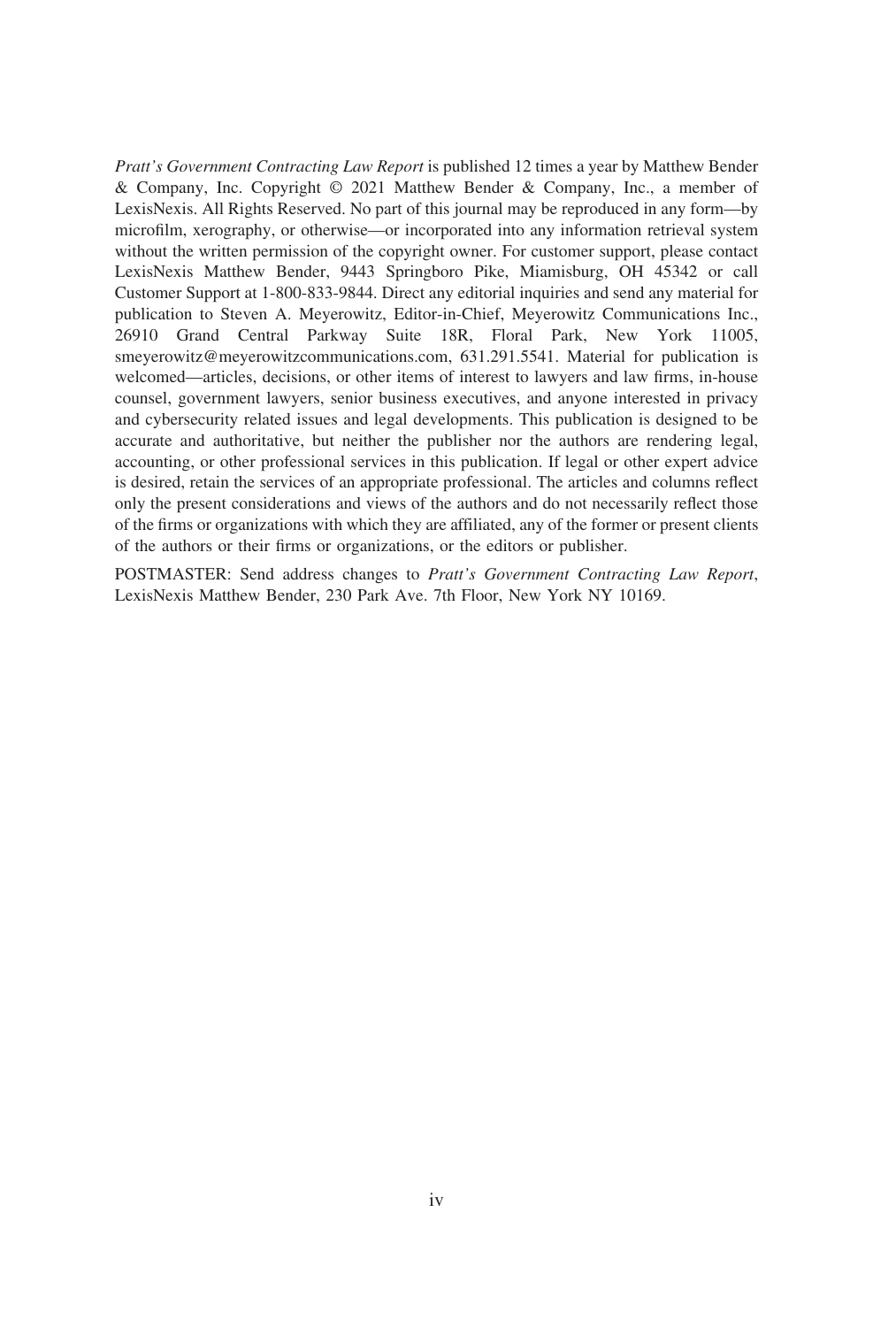### Hunting Telehealth Fraud Under COVID-19 Waivers and Expansion

#### *By Stephen D. Bittinger, Kim H. Looney, and Nora E. Becerra***\***

*With the increased use of telehealth during the COVID-19 pandemic, fraud in this area has also increased. This article examines fraudulent uses of telehealth, government agency uses of claims analysis and data analytics in telehealth fraud investigations, and government agency technological advancements in this regard. It also provides recommendations on how to minimize risk of involvement in improper telehealth arrangements.*

Over the COVID-19 pandemic, telehealth has evolved from an infrequent method of providing health care services that was often abused into a vital tool used by providers to connect with patients. This article examines fraudulent uses of telehealth, government agency uses of claims analysis and data analytics in telehealth fraud investigations, and government agency technological advancements in this regard. This article also provides recommendations on how to minimize risk of involvement in improper telehealth arrangements.

#### **COVID-19 TELEHEALTH EXPANSION CREATED OPPORTUNITIES FOR FRAUD**

Prior to the advent of the COVID-19 pandemic and subsequent public health emergency ("PHE"), telehealth services were limited in both the amount of reimbursement and the location for which telehealth services could be reimbursed. During the pandemic, those requirements have been significantly relaxed, and some regulations have even been temporarily waived.

For example, one of the first actions the Centers for Medicare and Medicaid Services ("CMS") took pursuant to the emergency declaration by President Trump on March 13, 2020, under the Stafford Act and the National Emergencies Act, was to expand Medicare telehealth benefits to allow all beneficiaries to receive telehealth in any location, including their homes.**<sup>1</sup>** This relaxed regulatory environment, along with the financial stimulus provided by

**<sup>\*</sup>** Stephen D. Bittinger is a partner in K&L Gates LLP's Charleston and Washington, D.C., offices and a member of the firm's Health Care and FDA practice group. Kim H. Looney is a partner at the firm's Nashville office and is a member of the firm's Health Care and FDA practice group. Nora E. Becerra is an associate in the Chicago office handling healthcare regulatory and litigation matters. The authors may be reached at stephen.bittinger@klgates.com, kim.looney@klgates.com, and nora.becerra@klgates.com, respectively.

**<sup>1</sup>** Seema Verma, *Early Impact of CMS Expansion of Medicare Telehealth During COVID-19*, HEALTH AFFS. (July 15, 2020), https://www.healthaffairs.org/do/10.1377/hblog20200715. 454789/full/.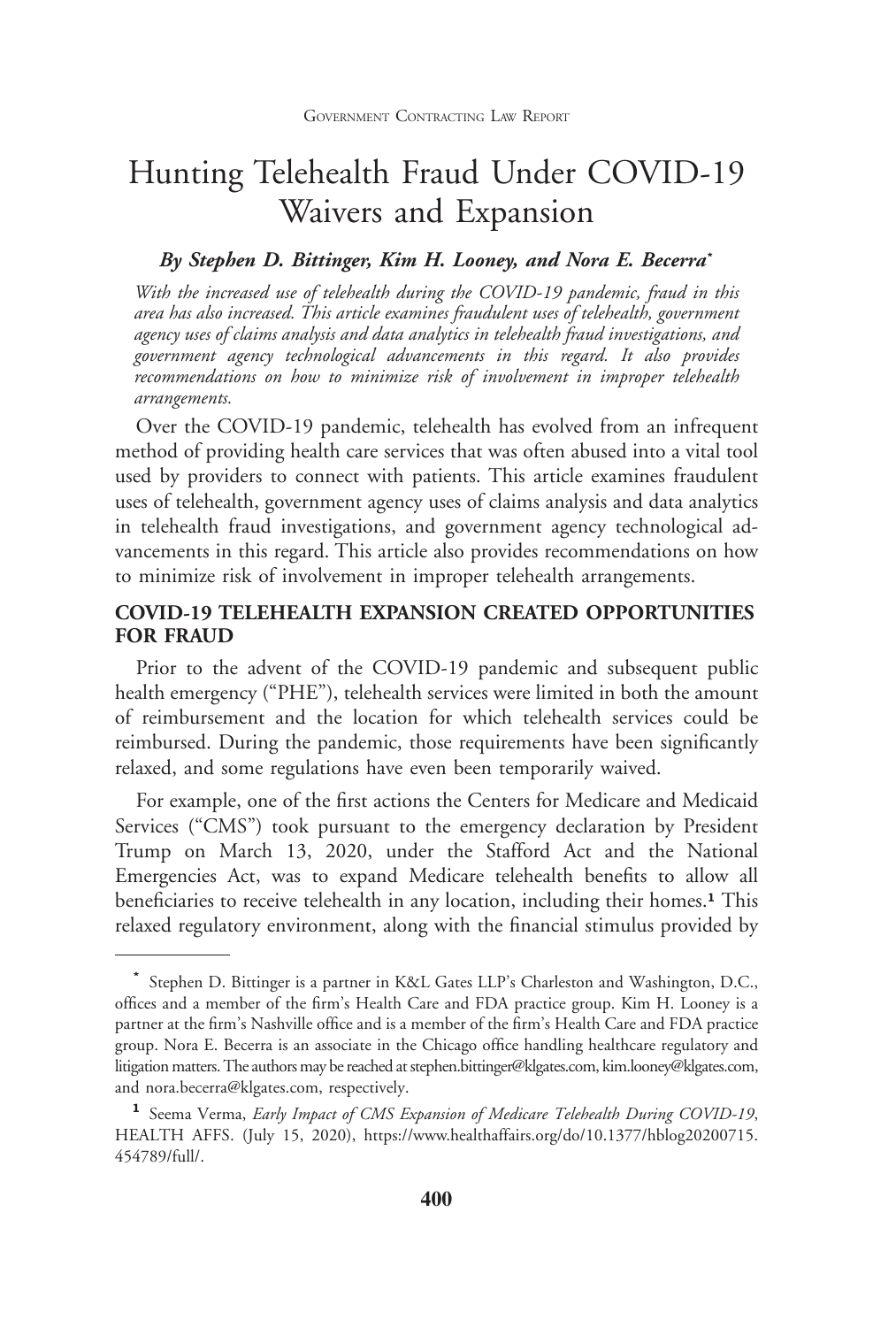Congress through the CARES Act, has led to an explosion in the provision of telehealth services. The number of telehealth visits increased from about 10,000 per week to 300,000 per week in late March of 2020, according to CMS.**<sup>2</sup>**

While telehealth services will certainly never fully replace in-person care, they were proven during the PHE to be a reliable and convenient additional access point for patients. Therefore, certain changes made during the PHE to facilitate their use are likely here to stay. CMS is in the process of reviewing the temporary changes made to telehealth in order to determine which of these changes should be permanent and whether they require regulatory action.**<sup>3</sup>** Some factors under consideration include whether or not the mode of delivery is clinically safe and appropriate for patients, what the payment rates for telehealth services should be, and how to protect beneficiaries and taxpayer dollars from unscrupulous actors.**<sup>4</sup>**

With an increase in the usage of telehealth services, the Department of Justice ("DOJ"), the Office of Inspector General for the Department of Health and Human Services ("HHS-OIG"), and CMS have increased scrutiny of these services. These agencies are focused within the confines of their respective authority on how to combat fraud and abuse and maintain governmental reimbursement program integrity. Fraud and abuse can—and has—taken a variety of different forms, including false claims from inaccurate billing and coding to complex kickback schemes.

In recent years, government enforcement agencies have been able to significantly increase their capability to coordinate legal efforts to stop fraud and abuse across multiple agencies in multiple jurisdictions due to advances in claims analysis and data analytics. These technological advances allow the government to identify potentially improper conduct by isolating claims billing patterns across multiple parties.

After exploring compliance and coding issues related to telehealth through the lens of recent government investigations and enforcement actions, this article will offer a discussion of best practices for providers and suppliers attempting to compliantly navigate the sea change of telehealth implementation. These recommendations will assist with identifying potential traps and pitfalls in the provision of telehealth services in today's regulatory environment.

**<sup>2</sup>** Editorial Board, *The Doctor Will Zoom You Now*, WALL ST. J. (Apr. 27, 2020), https://www.wsj.com/articles/the-doctor-will-zoom-you-now-11587935588.

**<sup>3</sup>** Verma, *supra* note 1.

**<sup>4</sup>** *Id.*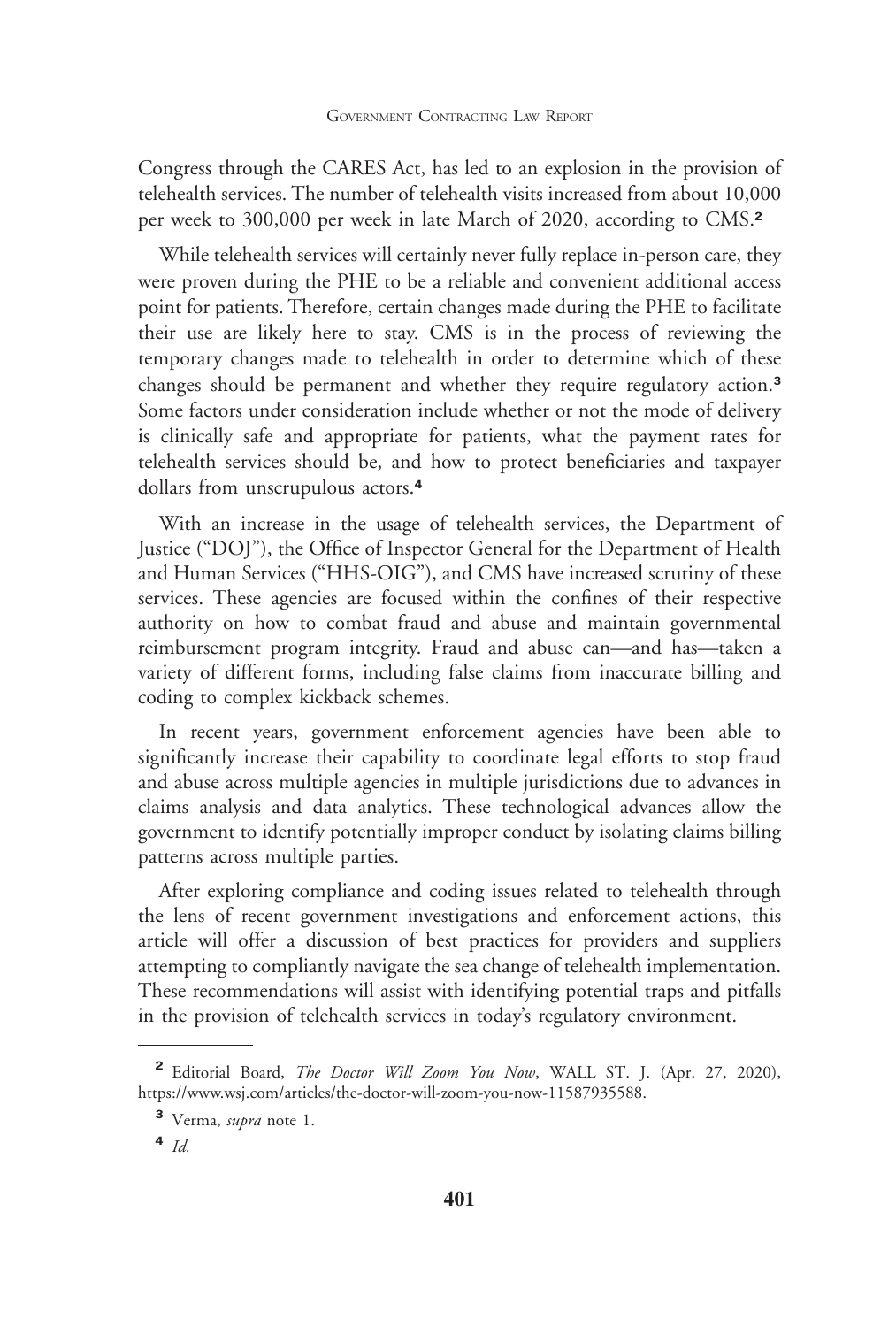#### **UNDERSTANDING THE COMPLIANCE, CODING, AND DATA ANALYTICS BEHIND TELEHEALTH FRAUD INVESTIGATIONS**

Long before the DOJ announces a major health care fraud operation, an analysis of claims data intended to detect anomalies and variances is used to identify potentially fraudulent patterns and targets. By examining how suspect telehealth services are identified by government investigators,**<sup>5</sup>** suppliers and providers may themselves be in a better position to identify improper telehealth arrangements.

Although there are significant technical differences in identifying the coding and compliance issues relating to telehealth for various types of providers and suppliers, a central issue is common: ensuring that documentation and claims data reflects an actual patient-physician relationship and the related course of treatment.

#### **Telehealth and DMEPOS Suppliers**

Examining pre-pandemic enforcement actions such as Operation Brace Yourself,<sup>6</sup> where the crux of the illegal conduct surrounded improper telehealth arrangements, the question becomes how the government will use data analysis to investigate for potential fraud in light of the dramatic increase in telehealth services, particularly in arenas where such services were previously rare. Prior to the PHE, patients that had no prior clinical relationship with a prescribing telemedicine physician was a highly unusual circumstance and more easily identifiable as an anomalous claims pattern.**<sup>7</sup>**

Government agencies could use Medicare regulations prior to the PHE that required an ordering physician to have a face-to-face examination with a patient in order to prescribe durable medical equipment, prosthetics, orthotics, and

**7** *Id.*

**<sup>5</sup>** News Release, Dep't of Just. Off. of Pub. Affs., Federal Indictments & Law Enforcement Actions in One of the Largest Health Care Fraud Schemes Involving Telemedicine and Durable Medical Equipment Marketing Executives Results in Charges Against 24 Individuals Responsible for Over \$1.2 Billion in Loss (Apr. 9, 2019), https://www.justice.gov/opa/pr/federal-indictmentsand-law-enforcement-actions-one-largest-health-care-fraud-schemes; News Release, Dep't of Just. Off. of Pub. Affs., Federal Law Enforcement Action Involving Fraudulent Genetic Testing Results in Charges Against 35 Individuals Responsible for Over \$2.1 Billion in Losses in One of the Largest Health Care Fraud Schemes Ever Charged (Sept. 27, 2019), https://www.justice. gov/opa/pr/federal-law-enforcement-action-involving-fraudulent-genetic-testing-results-chargesagainst; News Release, Dep't of Just. Off. of Pub. Affs., DOJ Announces Coordinate Law Enforcement to Combat health Care Fraud Related to COVID-19 (May 26, 2021), https:// www.justice.gov/opa/pr/doj-announces-coordinated-law-enforcement-action-combat-health-carefraud-related-covid-19.

**<sup>6</sup>** Dep't of Just. Off. of Pub. Affs., *supra* note 5.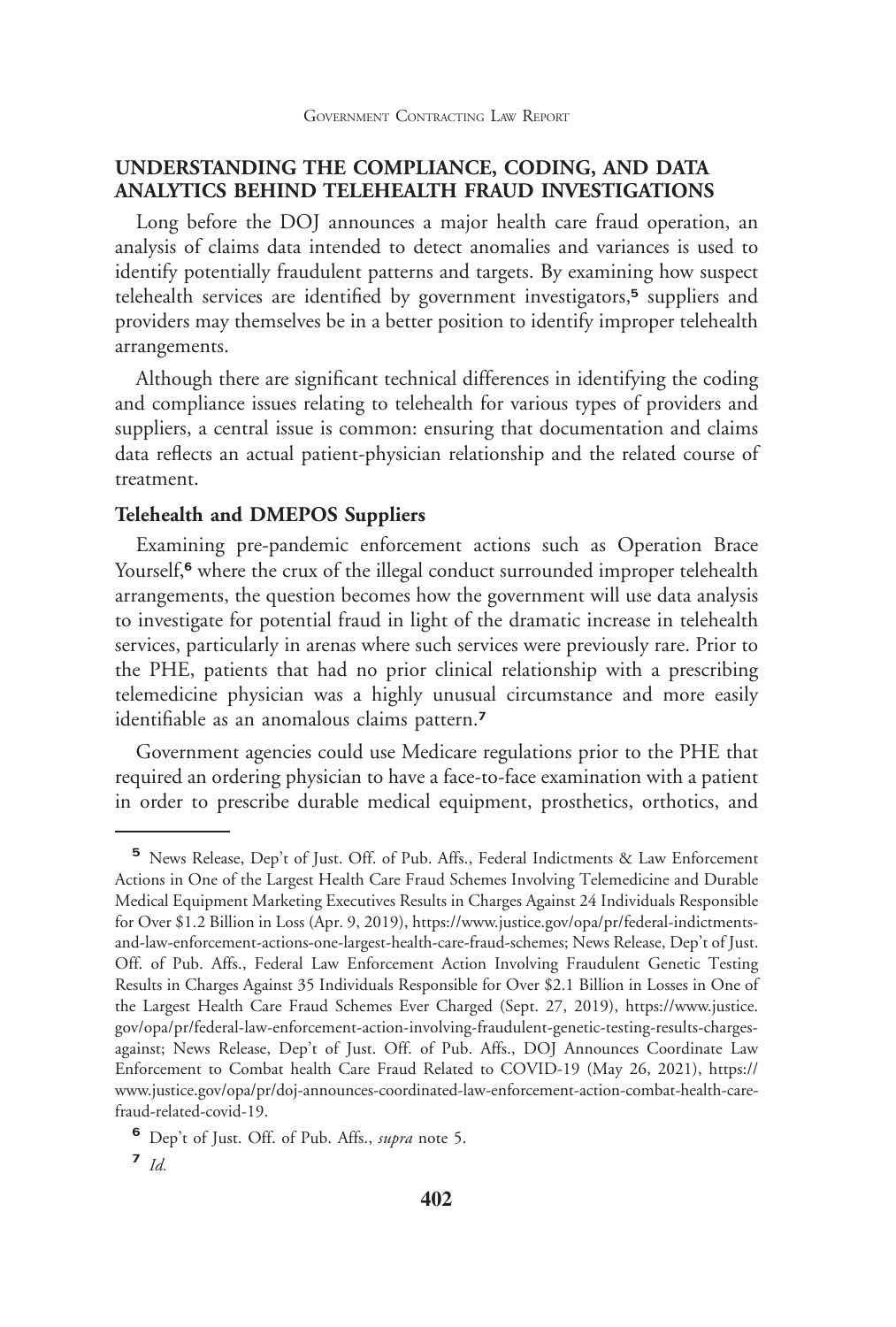supplies ("DMEPOS") (i.e., the provider billed the appropriate Evaluation and Management ("E/M") code) to find outliers.**<sup>8</sup>** Then, the supplier received the written order from the ordering physician, fulfilled the order, and billed for the supply.**<sup>9</sup>** Government data miners were able to examine the unusually high volume of braces being dispensed and quickly focused their attention on a specific group of potential targets, such as beneficiaries who did not have an E/M code billed by a physician within the prescribing time prior to the distribution of the supply. While the government also relied on whistleblowers and patient complaints, data analysis allowed the government to isolate potentially fraudulent claims across a wide number of suppliers.**<sup>10</sup>**

This raises the question as to how the government will pivot to investigate claims under regulatory waivers implemented during the pandemic that dramatically changed the requirements of DMEPOS suppliers and opened the door for telemedicine to serve as both a vital resource during uncertain times as well as a catalyst for potential for fraud.

In March 2020, CMS published an Interim Final Rule**<sup>11</sup>** holding that, to the extent a national coverage determination or local coverage determination and guidance articles would require a face-to-face or in-person encounter for issuance of DMEPOS, such requirements would not apply during the PHE. This rule did not alter face-to-face requirements mandated by statute for program integrity purposes for equipment such as power mobility devices.**<sup>12</sup>** Regulatory flexibility allowed most supply types to be legally ordered through telehealth.**<sup>13</sup>** Under this current regulatory framework, the government will need to re-center its focus beyond whether an E/M was billed prior to prescribing to whether the claims data can establish a patient-physician relationship via telemedicine. For suppliers, the False Claims Act ("FCA") risk becomes an analysis of whether or not the supplier is able to demonstrate the

**<sup>8</sup>** Ctrs. for Medicare & Medicaid Servs., Durable Medical Equipment, Prosthetics, Orthotics and Supplies (DMEPOS) Order Requirements, https://www.cms.gov/Research-Statistics-Dataand-Systems/Monitoring-Programs/Medicare-FFS-Compliance-Programs/Medical-Review/ Faceto-FaceEncounterRequirementforCertainDurableMedicalEquipment (last visited June 26, 2021).

**<sup>9</sup>** *Id.*

**<sup>10</sup>** Dep't of Just. Off. of Pub. Affs., *supra* note 5.

**<sup>11</sup>** CMS-1744-IFC (Mar. 13, 2020), https://www.cms.gov/files/document/covid-final-ifc. pdf.

**<sup>12</sup>** *Id.*

**<sup>13</sup>** Medicaid.gov, Telemedicine, https://www.medicaid.gov/medicaid/benefits/telemedicine/ index.html (last visited June 26, 2021).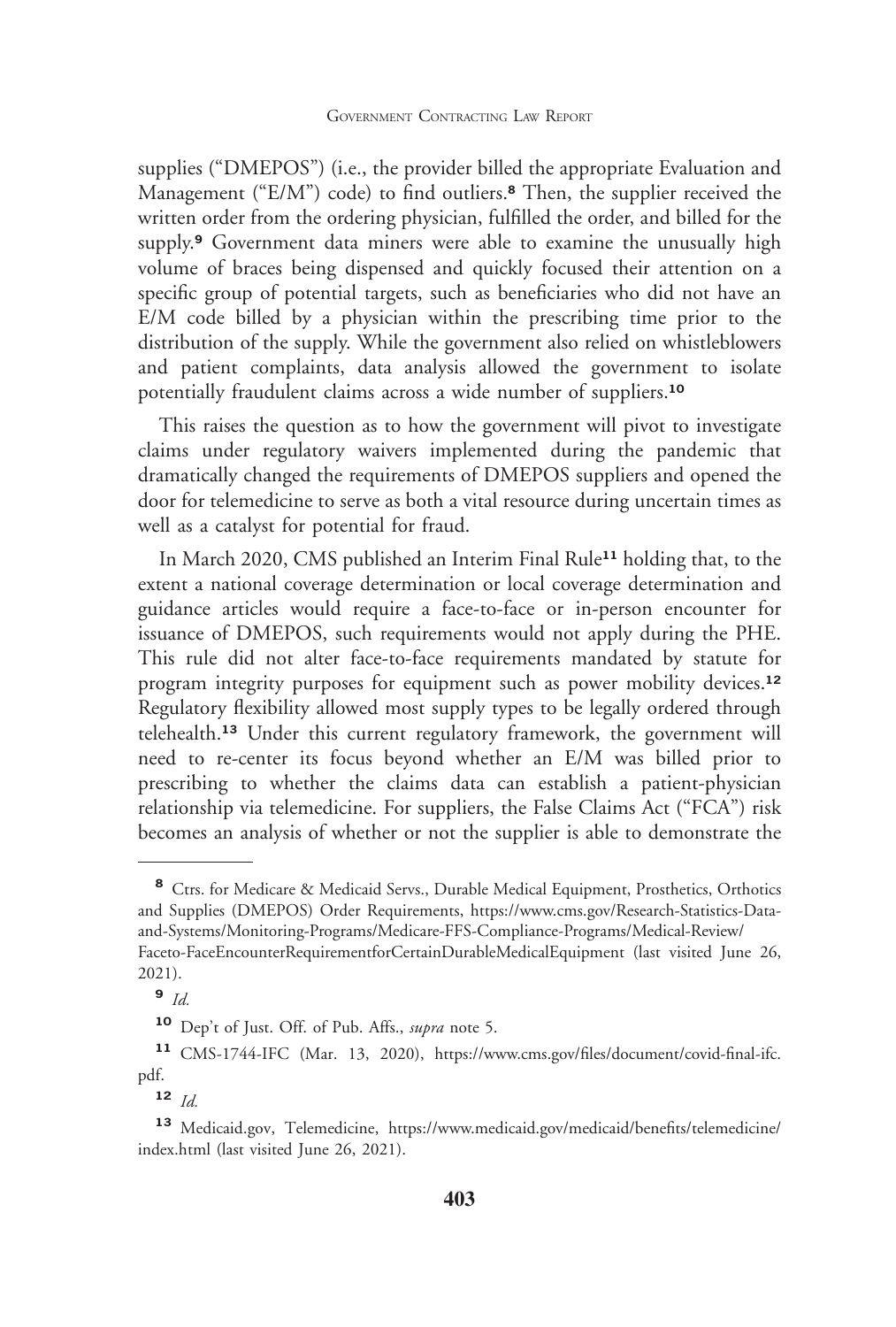validity of the patient-physician relationship based on telemedicine documentation provided to support the medical necessity of the order for the supply.

#### **Telehealth and Medical Reference Laboratories**

In another pre-pandemic enforcement action, the government was able to identify patterns of improper claims in Operation Double Helix by the absence of an encounter with a physician or an encounter with an out-of-state telehealth provider.**<sup>14</sup>** In this action, the focus of the government was on prescribing genetic testing either without any patient interaction or with only a brief telephonic conversation with patients they had never met or seen. The lack of historical evidence of a physician-patient relationship was asserted by the government as a strong indicator of fraud. In addition, because the specific cancer-screening genetic test was only covered for patients with an active diagnosis of cancer to aid an oncologist in treatment, the government could also determine potentially fraudulent claims by the absence of clinically related claims in the patients' histories.

Many laboratories that were unaware of the origin of the sham telemedicine claims processed and billed for these improper claims due to inadequate compliance and procedures to identify valid from invalid telehealth services. Under the expanding use of telehealth after the pandemic, the government would still be able to use a patient's individual treatment history to isolate potentially improper claims, but a far more robust analysis will be required to determine the propriety of the patient-physician relationship where patients are more likely to have isolated treatment episodes with a physician they may be seeing for the first time.

After the PHE, laboratories must effectively address how to identify and manage the expanding arena of telehealth concerns to avoid such enforcement actions. For example, there have been many compliance concerns surrounding specimen collection and travel allowances based on a telemedicine visit. CMS considers beneficiaries to be "confined to the home" or "homebound" if it is medically contraindicated for the patient to leave the home.

During the PHE, a beneficiary could be considered "homebound" if: (1) a physician has determined that it is medically contraindicated for a beneficiary to leave the home because he or she has a confirmed or suspected diagnosis of

**<sup>14</sup>** News Release, Dep't of Just. Off. of Pub. Affs., Federal Law Enforcement Action Involving Fraudulent Genetic Testing Results in Charges Against 35 Individuals Responsible for Over \$2.1 Billion in Losses in One of the Largest Health Care Fraud Schemes Ever Charged (Sept. 27, 2019), https://www.justice.gov/opa/pr/federal-law-enforcement-action-involving-fraudulentgenetic-testing-results-charges-against.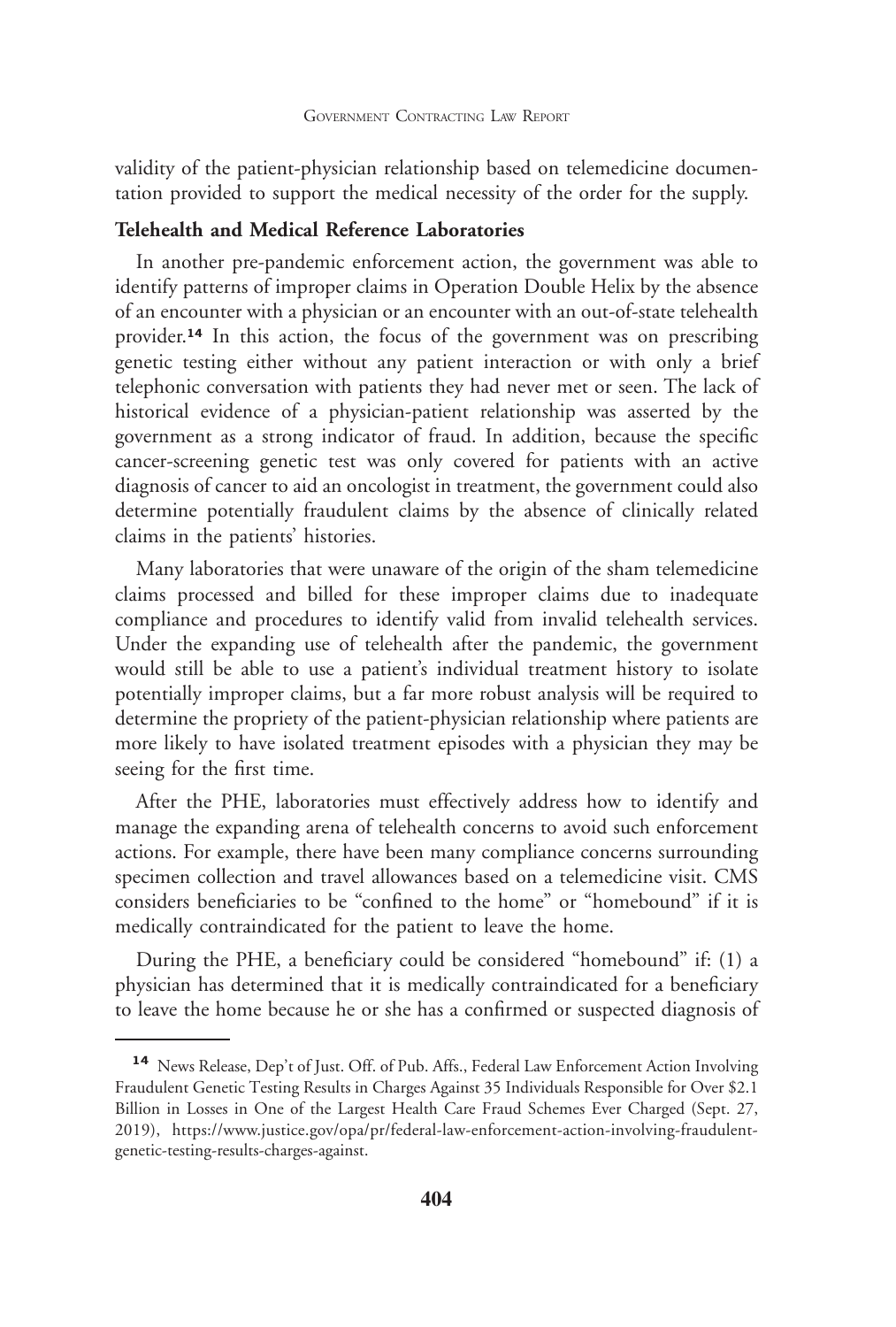COVID-19, or (2) where a physician has determined that it is medically contraindicated for a beneficiary to leave the home because the patient has a condition that may make the patient more susceptible to contracting COVID-19.

However, post-PHE, Medicare will only allow payment for a specimen collection fee when it is medically necessary for a laboratory technician to draw a specimen from either a nursing home patient or homebound patient.**<sup>15</sup>** This raises the question as to the whether there will be a corresponding increase in telemedicine visits that include a homebound determination to allow patients and laboratories the continued ease of treatment that may draw government scrutiny.

While lapses in compliance to these regulatory changes may not rise to the level of fraudulent intent, implementing adjustments now will help to mitigate risk moving forward, given the increased use of technology and data mining by the government. Laboratories will need to develop a strong understanding of compliant documentation of appropriate telemedicine services used to support orders to guard against the risk of FCA liability for submitting claims for tests where a legitimate patient-physician relationship does not exist.

#### **INNOVATIVE TECHNOLOGY AND ITS IMPACT ON COMPLIANCE MEASURES**

Federal government resources have been in place for almost a decade to set the foundation for utilizing data analytics in large-scale, coordinated enforcements. The Medicare Fraud Strike Force, established under the HHS-OIG, and the DOJ's Health Care Fraud Strike Force were created in 2007 to harness data analytics through federal, state, and local resources. They have worked to prevent and combat health care fraud, waste, and abuse.**<sup>16</sup>** The strike forces focus on detecting billing anomalies, such as those described above, to identify emerging fraudulent schemes. The results have been widespread and dramatic, not only from the number of people criminally charged, but also from the number of providers, suppliers, and laboratories that have suffered civil and administrative consequences due to a failure to effectively identify improper arrangements and remove themselves.

<sup>&</sup>lt;sup>15</sup> Ctrs. for Medicare & Medicaid Servs., Internet-Only Manual, Pub. 100-04, Chapter 16, Section 60.1.2, https://www.cms.gov/Regulations-and-Guidance/Guidance/Manuals/Downloads/ clm104c16.pdf.

**<sup>16</sup>** *See* Dep't of Health & Hum Servs., Off. of Inspector Gen, Medicare Fraud Strike Force, https://oig.hhs.gov/fraud/strike-force/ (last visited June 19, 2021); *see also* Dep't of Just., Strike Force Operations, https://www.justice.gov/criminal-fraud/strike-force-operations (last visited June 19, 2021).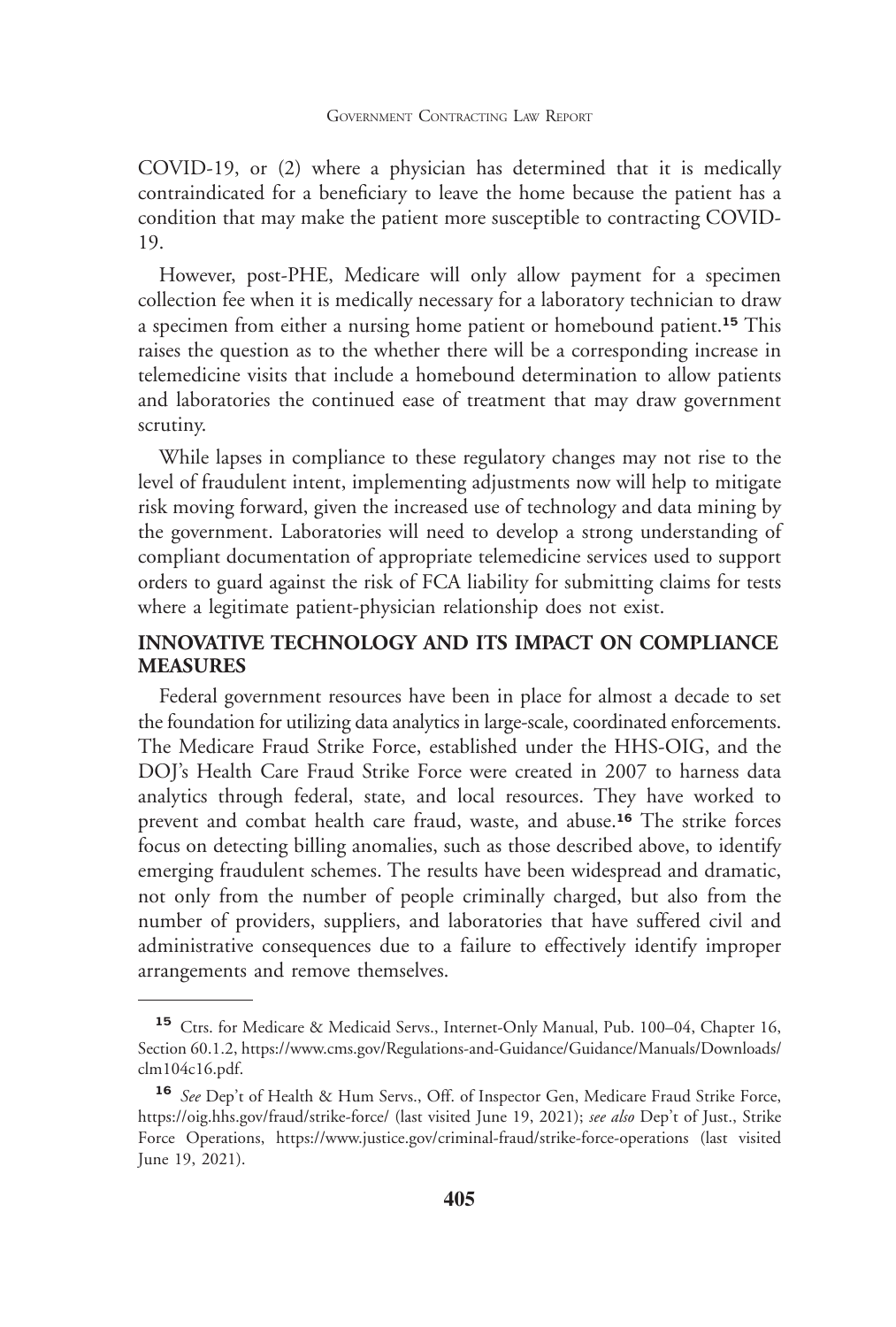Using prior enforcement actions as a road map to look ahead, there is a clear trend among government agencies, such as CMS, HHS-OIG, and DOJ, to implement technology and techniques for collecting and analyzing data. In his remarks at the Federal Bar Association's Qui Tam Conference, Acting Assistant Attorney General Brian M. Boynton described how the Civil Division of DOJ will continue to use data analytics as a vital tool to uncover fraud in Medicare data, stating:

Our sophisticated data analytics allow us to identify patterns across different types of health care providers—giving us a way to identify trends and extreme outliers. We can see where the highest risk physicians are located in each state and federal district, and how much they are costing the Medicare program. The data can even allow us to demonstrate and quantify sophisticated relationships, such as a physician offering controlled substance prescriptions to a patient who is likely to divert them. Identifying these types of relationships can help us combat prescription drug abuse as well as many other types of health care fraud. Indeed, the Civil Division has been actively using its data analysis for this very purpose.**<sup>17</sup>**

The DOJ recently announced the establishment of the COVID-19 Fraud Enforcement Task Force, which is focused on harnessing government resources, including data analytics, to identify fraud in the midst of regulatory flexibilities implemented to combat the PHE. The task force is comprised of: (1) the Criminal and Civil Divisions of the DOJ; (2) the Executive Office for U.S. Attorneys; and (3) the Federal Bureau of Investigation.**<sup>18</sup>**

Based on this announcement, we can expect that government agencies will continue to employ similar tactics used in prior investigations, and improper use of telehealth services will be high on their priority list. These investigations are imminent, and the DOJ has emphasized that it plans to use every tool at its disposal—including criminal, civil, and administrative measures—to identify fraud through shared "information and insights" across government agencies.**<sup>19</sup>**

**<sup>17</sup>** News Release, Dep't of Just. Off. of Pub. Affs., Acting Assistant Attorney General Brian M. Boynton Delivers Remarks at the Federal Bar Association Qui Tam Conference (Feb. 17, 2021), https://www.justice.gov/opa/speech/acting-assistant-attorney-general-brian-m-boyntondelivers-remarks-federal-bar.

**<sup>18</sup>** News Release, Dep't of Just. Off. of Pub. Affs., Attorney General Announces Task Force to Combat COVID-19 Fraud (May 17, 2021), https://www.justice.gov/opa/pr/attorney-generalannounces-task-force-combat-covid-19-fraud.

**<sup>19</sup>** U.S. Dep't of Health & Hum. Servs., Artificial Intelligence (AI) Strategy (Jan. 2021), https://www.hhs.gov/sites/default/files/final-hhs-ai-strategy.pdf.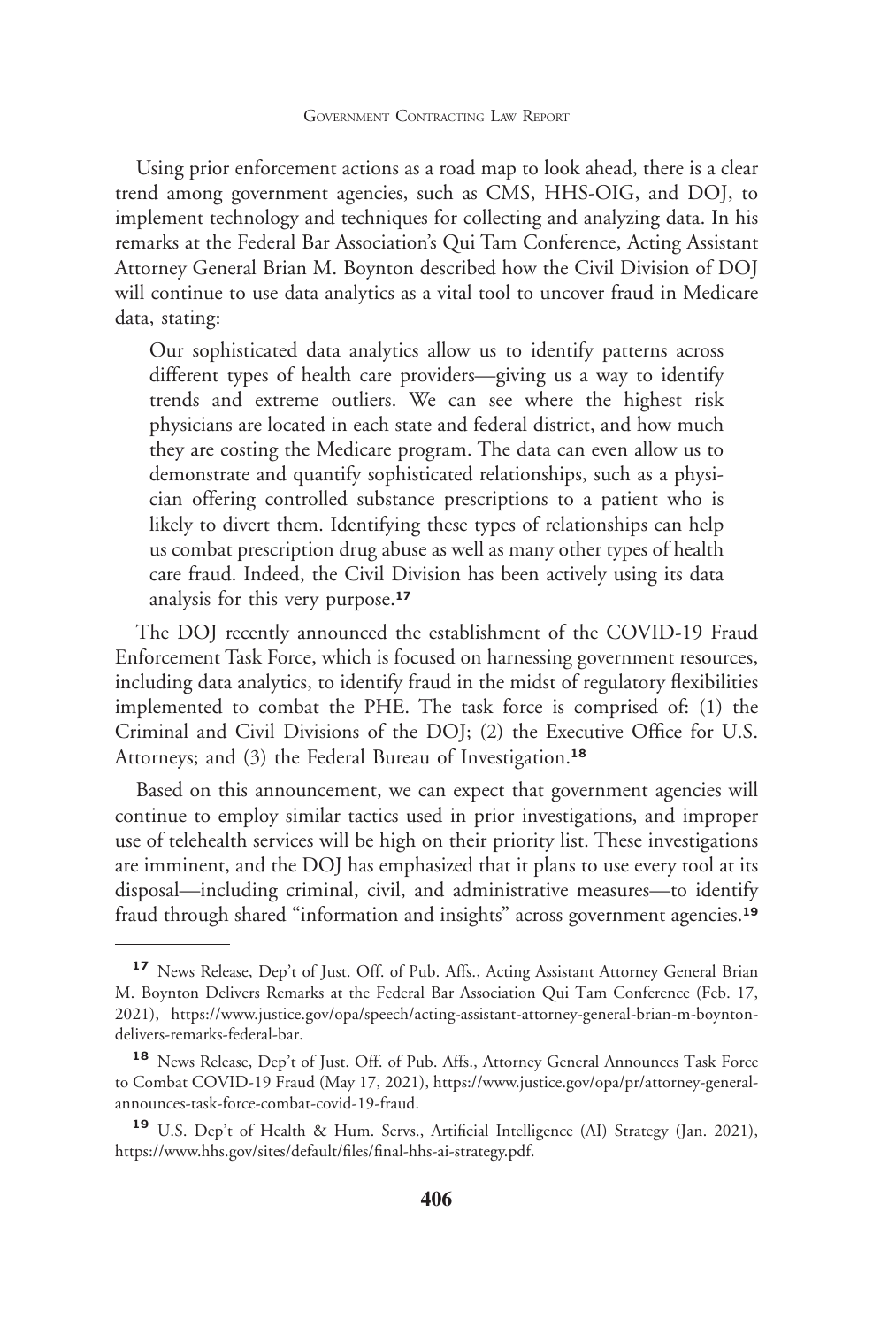Some of the interagency partners identified are the Department of Labor, the Department of the Treasury, the Department of Homeland Security, the Small Business Administration, the Special Inspector General for Pandemic Relief, and the Pandemic Response Accountability Committee.**<sup>20</sup>**

Artificial intelligence ("AI") will likely serve as the next major steppingstone in the advancement of data analytics technology. In January 2021, HHS released its strategy for implementing AI across its programs.**<sup>21</sup>** AI is described in the HHS strategy document as the process through which computer systems are developed to automate routine tasks normally requiring human intelligence, such as drawing data-based insights.**<sup>22</sup>** HHS identifies AI as "a critical enabler" of its missions in the future.**<sup>23</sup>**

CMS began exploring different methods for implementing AI into its arsenal for detecting fraud and monitoring health outcomes prior to the release of the HHS AI strategy. In 2019, CMS launched an AI Health Outcomes Challenge. The multistage challenge was purposed in determining ways in which AI could serve as a solution for predicting patient health outcomes for Medicare beneficiaries for potential use by the CMS Innovation Center.**<sup>24</sup>** The AI competition was the CMS Innovation Center's first prize competition, and the first initiative to focus on AI-driven solutions.**<sup>25</sup>** CMS highlighted that one major insight from the competition was discovering potential ways in which the CMS Innovation Center could utilize public-private partnerships in the future to generate innovative technological solutions for the Medicare program.**<sup>26</sup>**

Considering the HHS AI strategy and the focused efforts and resources CMS and other agencies have allocated to understand and implement technology into current programs, as well as HHS-OIG's and DOJ's commitment to honing data analytics and new technologies, AI and machine-learning technol-

**<sup>20</sup>** *Id.*

**<sup>23</sup>** *Id.*

**<sup>24</sup>** Press Release, Ctrs. for Medicare & Medicaid Servs., CMS Selects Winner and Runner-Up in Artificial Intelligence Health Outcomes Challenge (Apr. 30, 2021), https://www.cms.gov/ newsroom/press-releases/cms-selects-winner-and-runner-artificial-intelligence-health-outcomeschallenge.

**<sup>25</sup>** Press Release, Ctrs. for Medicare & Medicaid Servs., Lessons Learned from the CMS Artificial Intelligence Health Outcomes Challenge (May 13, 2021), https://www.cms.gov/blog/ lessons-learned-cms-artificial-intelligence-health-outcomes-challenge.

**<sup>26</sup>** *Id.*

**<sup>21</sup>** *Id.*

**<sup>22</sup>** *Id.* at 2.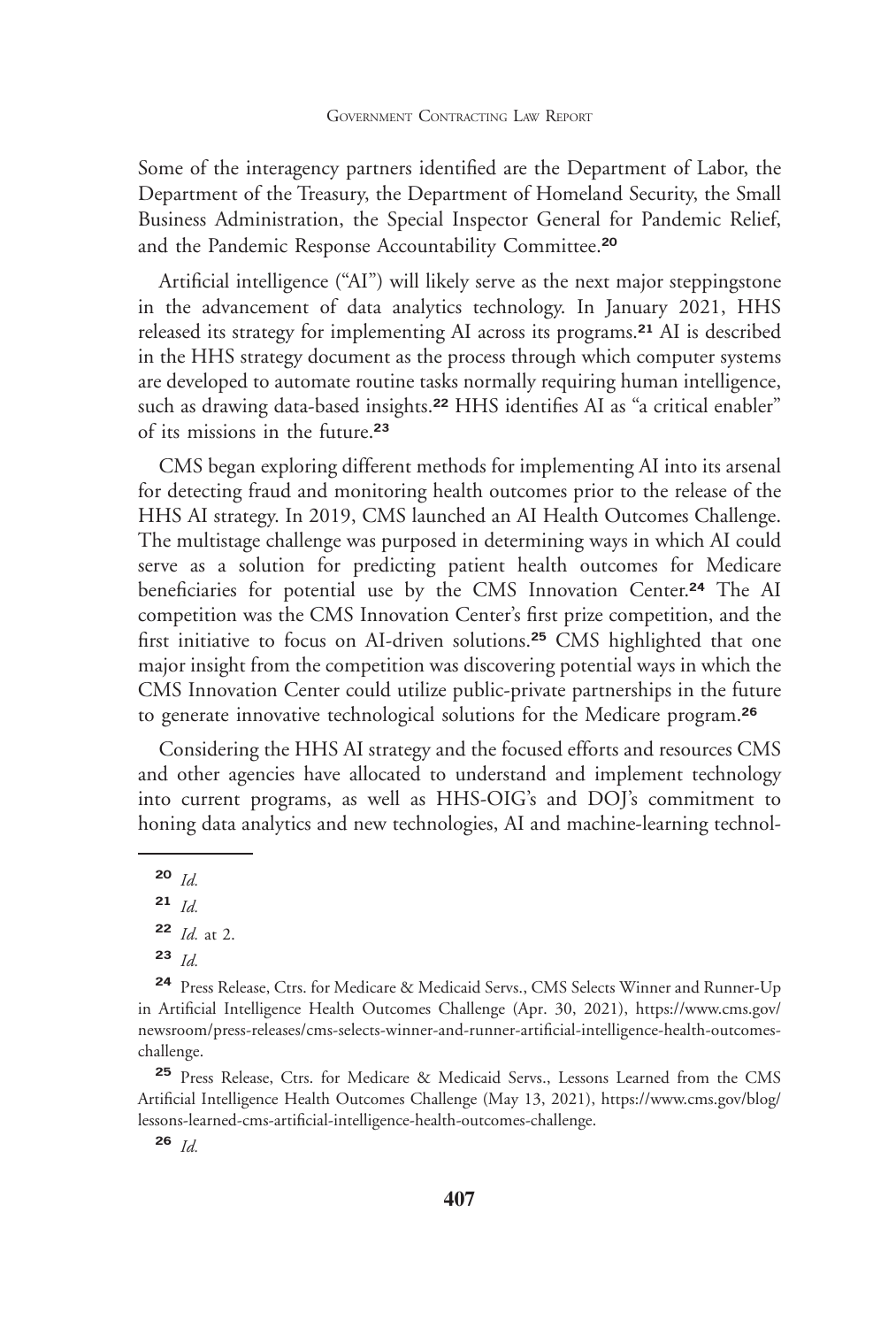ogy is anticipated to be implemented in the near future as another way to harness data analytics in fraud and abuse compliance.

#### **BEST PRACTICES TO MINIMIZE RISK**

Telehealth providers and those who rely on the validity of a telemedicine visit to bill for a service or supply should be proactive and put compliance plans into place to mitigate the risk of violations and resulting enforcement sanctions. Administering services across state lines should be of particular concern, as state law could also add an additional layer of complexity. Licensure requirements, corporate practice of medicine, fee splitting, requirements for prescribing drugs and ordering DMEPOS, and supervision requirements for allied health professionals should be evaluated. When contracting to provide services across providers and entity types, additional consideration, including referral and anti-kickback issues, should be considered.

Resources are available directly from government agencies to assist providers and suppliers with compliance and include, but are not limited, to the following:

- CMS maintains resources for providers, which are available on its "Coronavirus (COVID-19) Partner Resources" website.**<sup>27</sup>** Resources specific to telehealth include: COVID-19 Frequently Asked Questions ("FAQs") on Medicare Fee-for-Service ("FFS") Billing**<sup>28</sup>** and Telehealth. hhs.gov.**<sup>29</sup>**
- HHS provides several resources for delivering telehealth safely during COVID-19 and billing appropriately for said services.**<sup>30</sup>**
- CMS maintains telemedicine resources, including a Medicaid & CHIP

**<sup>27</sup>** Ctrs. for Medicare & Medicaid Servs., Coronavirus (COVID-19) Partner Resources, https://www.cms.gov/outreach-education/partner-resources/coronavirus-covid-19-partnerresources (last visited June 26, 2021).

**<sup>28</sup>** Ctrs. for Medicare & Medicaid Servs., COVID-19 Frequently Asked Questions (FAQs) on Medicare Fee-for-Service (FFS) Billing (last updated Jan. 7, 2021) https://www.cms.gov/files/ document/medicare-telehealth-frequently-asked-questions-faqs-31720.pdf.

**<sup>29</sup>** U.S. Dep't of Health & Hum. Servs., Telehealth: Health care from the safety of our homes, https://www.telehealth.hhs.gov/ (last visited June 26, 2021).

**<sup>30</sup>** U.S. Dep't of Health & Hum. Servs., Telehealth: Delivering Care Safely During COVID-19, https://www.hhs.gov/coronavirus/telehealth/index.html (last visited June 26, 2021); Getting Started With Telemedicine, https://telehealth.hhs.gov/providers/getting-started/ (last visited June 26, 2021); Telehealth Policy Changes During Covid-19, https://telehealth.hhs.gov/ providers/policy-changes-during-the-covid-19-public-health-emergency/ (last visited June 26, 2021); Billing For Telehealth During Covid-19, https://telehealth.hhs.gov/providers/billing-andreimbursement/ (last visited June 26, 2021).